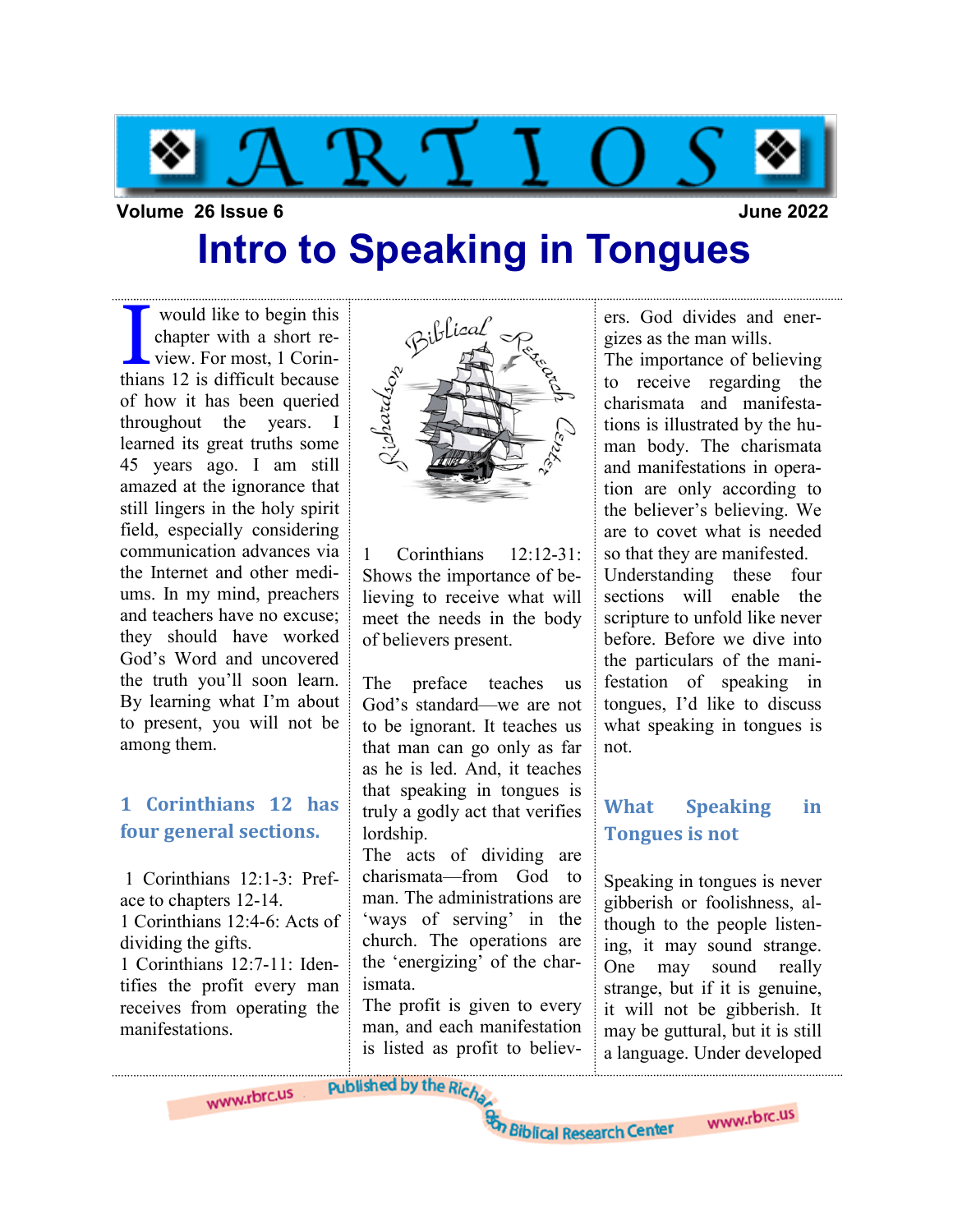languages can be more guttural.

Speaking in tongues is never a sign of weakness, nervousness, or stupidity. Some say that only really nervous folks speak in tongues. If that's true, Paul and Peter, and all of Asia Minor must have been terribly nervous people.

Speaking in tongues is not linguistic ability. Some people may speak many languages, but speaking in tongues is not that kind of ability. You don't go to Germany and suddenly are able to speak German. Somebody said that he didn't want to speak in tongues because he didn't anticipate becoming a missionary. You see, he didn't understand; he was one of those idiots, unlearned.

Speaking in tongues is not the gift of languages, for what you speak is as the Spirit gives the utterance.

Speaking in tongues is not an unusual ability to understand languages.

In summary, speaking in tongues:

• is not gibberish or foolishness.

- is not a sign of weakness, nervousness, or stupidity.
- is not linguistic ability.
- is not a gift of languages.
- is not an ability to understand languages.

In the previous chapters, we reviewed most of what the Bible says about the manifestation of the spirit. Now that you know what speaking in tongues is not, it's time to learn what it is.

### What is Speaking in Tongues?

Speaking in tongues is the external manifestation in the senses world of the internal reality and presence of the gift of holy spirit.

(1 Cor 13:1 KJV) Though I speak with the tongues of men and of angels, and have not charity, I am become as sounding brass, or a tinkling cymbal.

Speaking in tongues is either a tongue of men or angels. An angelic tongue cannot be understood by man.

(Acts 2:4 KJV) And they were all filled with the Holy Ghost, and be-

#### gan to speak with other tongues, as the Spirit gave them utterance.

There may be people that understand a tongue of men, but this kind of understanding is never guaranteed. What you speak is God's business; that you speak is your business. You have to make the sounds, you have to speak, but God gives you the words to speak.

### Two primary aspects of speaking in tongues

Messages of exhortation and comfort. If someone speaks in tongues in the church, it must be interpreted. The interpreted message is always a message from God or for God and it will edify the believers by exhorting and/or comforting them.

Prayer and praise to God. In the church, if someone speaks in tongues out loud, but does not interpret, it is private prayer. This happens with the unbelieving believer. He doesn't believe the Word sufficiently to interpret. God knows this ahead of time. Therefore, it will never be a message from or for God. The private prayer will edify the speaker, but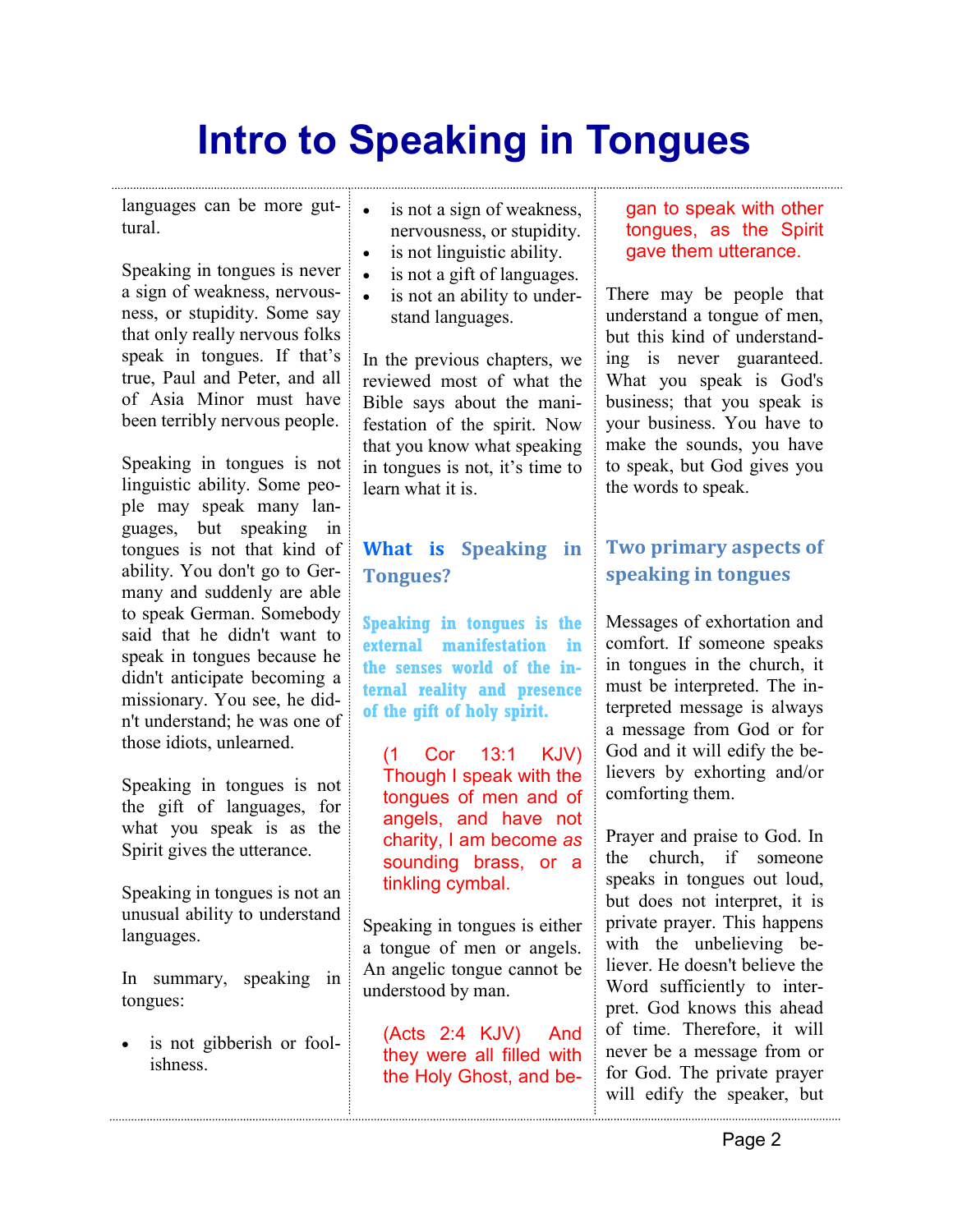not the audience. Speaking in tongues in the private life is never supposed to be interpreted. Why? Because it is prayer or praise to God.

#### What Speaking in Tongues does

- EDIFIES YOU
- SPEAKING TO GOD DIVINE SECRETS
- SPEAKING THE WON-DERFUL WORKS OF GOD
- MAGNIFYING GOD
- PRAYING PER-FECTLY, INTERCES-**SION**
- ALLOWS ALL THINGS TO WORK TOGETHER FOR GOOD
- GIVING THANKS WELL.
- THE SPIRIT BEARING WITNESS WITH OUR SPIRIT
- PROVES YOU ARE A JOINT-HEIR WITH CHRIST
- STRENGTHENING YOU WITH MIGHT IN THE INNER MAN
- A SIGN OF A BE-LIEVER
- REST TO THE SOUL

I have never found anyone that knew even one of these.

Speaking in tongues edifies you

The main benefit of speaking in tongues is edification. You can't feed the spirit mashed potatoes and gravy. You have to feed it spiritual food.

(1 Cor 14:4 KJV) He that speaketh in an unknown tongue edifieth himself; but he that prophesieth edifieth the church.

The one speaking edifies his spirit, not his mind. Why is this? The man speaking does not understand what he is speaking. Therefore it can't edify his mind; it builds him up spiritually. This is the most important benefit of speaking in tongues. It was never designed to be used alone in the church where it must be used with interpretation. Why is this? Because the interpretation edifies and gives people enthusiastic believing—in the renewed mind. We find this again in Jude.

(Jude 1:20 KJV) But ye, beloved, building up yourselves on your most holy faith, praying in the Holy Ghost ..,

Praying in the holy spirit (ghost is not in the text), builds you up spiritually. The more you speak in tongues in your prayer life, the more dynamic your life will become.

Speaking in tongues is speaking divine secrets to God

 (1 Cor 14:2 KJV) For he that speaketh in an unknown tongue speaketh not unto men, but unto God: for no man understandeth him; howbeit in the spirit he speaketh mysteries.

Speaking in tongues is speaking mysteries or divine secrets to God. Speaking in tongues is not a one way affair. If I say, 'I called Jeff on the phone,' a two-way conversation is implied. We both talked. The same is true with speaking divine secrets.

Speaking in tongues is speaking the wonderful works of God

 (Acts 2:11 KJV) Cretes and Arabians, we do hear them speak in our tongues the wonderful works of God.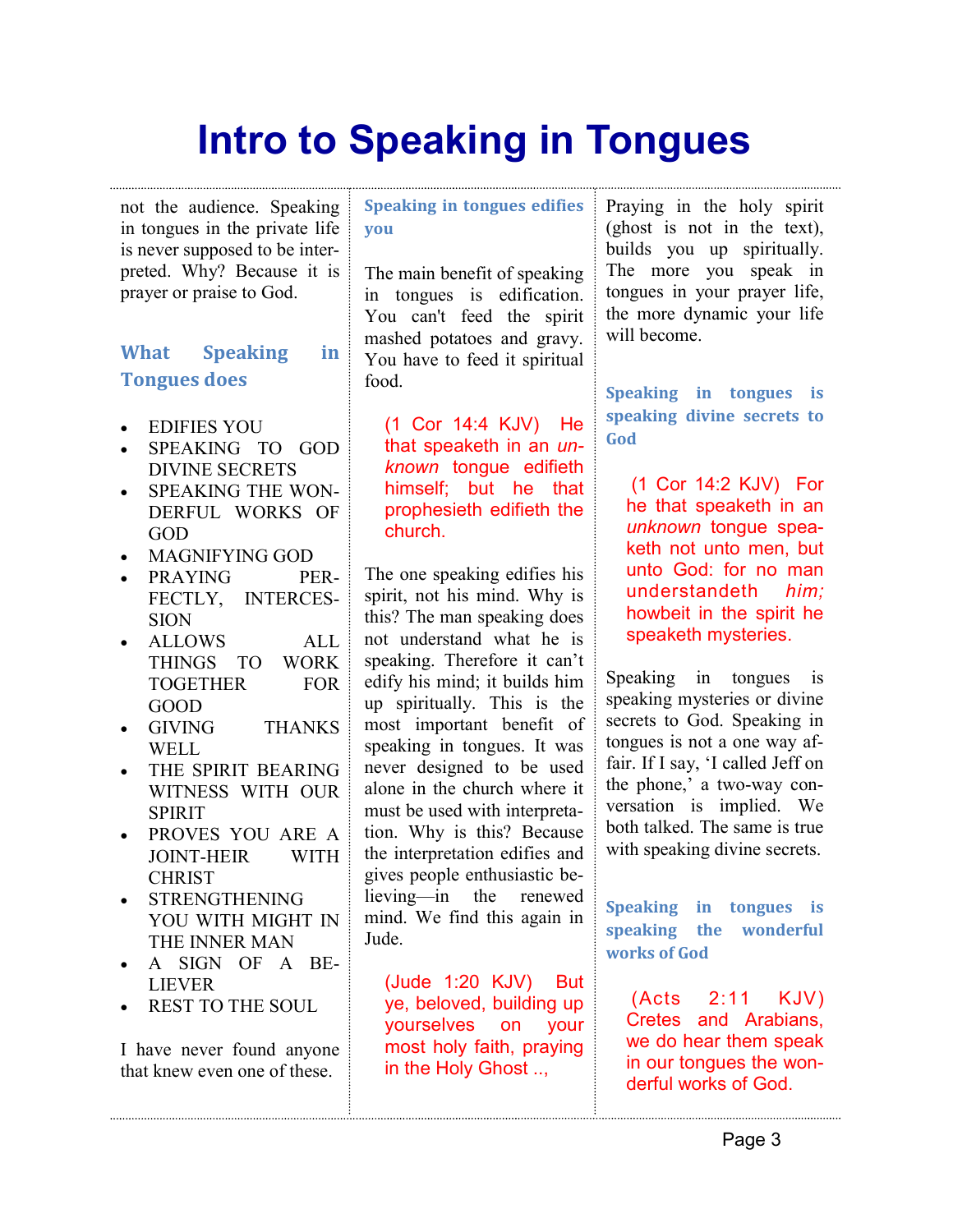You'll be speaking the wonderful works of God. The Jews hated the Galileans, yet they declared this.

Speaking in tongues magnifies God

(Acts 10:46 KJV) For they heard them speak with tongues, and magnify God. Then answered Peter ...

To magnify God means, 'to declare God's greatness'. Peter had witnessed this in Cornelius' household. Wouldn't you like to magnify God, and speak the wonderful works of God?

Speaking in tongues helps our prayer life

(Rom 8:26-27 KJV) Likewise the Spirit also helpeth our infirmities [in our private prayer life]: for we know not what we should pray for as we ought: but the Spirit itself maketh intercession for us with groanings which cannot be uttered. {27} And he that searcheth the hearts knoweth what is the mind of the Spirit, because he maketh intercession for the saints according to the will of God.

Speaking in tongues helps us when we don't know what to pray for. I'd rather speak in tongues than pray with my understanding; I do both. In the text, the word 'infirmities' is singular. This is talking about private prayer. When praying for people, we might not know what to pray for. That's an infirmity. The spirit helps us with this. The spirit knows. This is a tremendous prayer lever. I hardly ever pray for people with senses prayer. I pray for them via the spirit. God knows all of our needs.

#### Speaking in tongues intercedes for the saints

According to verses 26 and 27, speaking in tongues intercedes for the saints according to the Will of God. The groaning that can't be uttered is the intercession. The spirit makes intercession for the saints according to the will of God.

Speaking in tongues allows all things to work together for good

(Rom 8:28 KJV) And we know that all things work together for good to them that love God, to them who are the called according to his purpose.

On the heels of intercession for the saints, speaking in tongues allows all things to work together for good to them that love God. How wonderful!

Speaking in tongues is the giving of thanks well

(1 Cor 14:17 KJV) For thou verily givest thanks well, but the other is not edified.

Speaking in tongues is the giving of thanks well. You might have heard about speaking in tongues while handling snakes? Snake handling is completely out of order, but speaking in tongues is not. I've seen snake handlers who speak in tongues. The speaking in tongues is genuine, but the handling of snakes is counterfeit.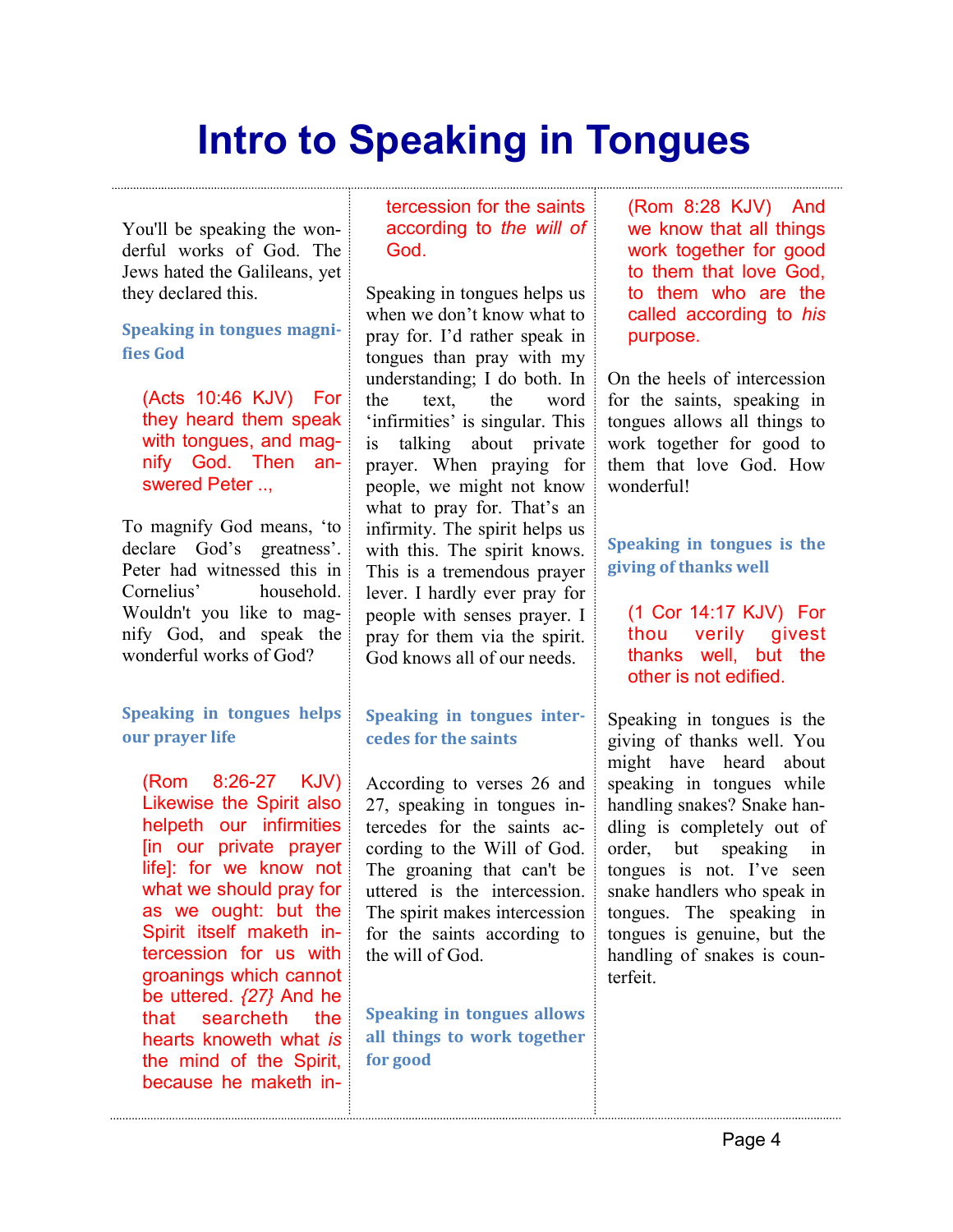Speaking in tongues is the spirit bearing witness with our spirit

(Rom 8:16 KJV) The Spirit itself beareth witness with our spirit, that we are the children of God:

Speaking in tongues is the spirit bearing witness with our spirit. Most people think that speaking in tongues is wrong, and yet we have these wonderful truths before us. Speaking in tongues bears witness with our spirit that we are the children of God. It is your proof in the senses world that you are born again, that you will never again come into condemnation. Speaking in tongues is the only proof that we have. I've been in places in many parts of the world where I wondered if God ever existed. What a comfort it was to speak in tongues. Also, there's nothing that bring more comfort to a parent than knowing that their children are born again.

Speaking in tongues proves that you are an heir of God and a joint heir with Christ

(Rom 8:17 KJV) And if children, then heirs;

heirs of God, and jointheirs with Christ; if so be that we suffer with him, that we may be also glorified together.

Speaking in tongues proves that you are an heir of God and a joint heir with Christ. What a wonderful truth to the soul of a man or woman who wants to tap the resources for the great triumphant life.

Speaking in tongues strengthens you with might

(Eph 3:16 KJV) That he would grant you, according to the riches of his glory, to be strengthened with might by his Spirit in the inner man;

Speaking in tongues strengthens you with might in the inner man. The inner man is Christ in you, the hope of Glory.

Speaking in tongues is a sign that someone is a true believer

(Mark 16:17-18 KJV) And these signs shall follow them that believe; In my name shall

they cast out devils; they shall speak with new tongues;  $\{18\}$  [If] They shall take up serpents; and if they drink any deadly thing, it shall not hurt them; they shall lay hands on the sick, and they shall recover.

Signs will follow those that believe. "In my name" happens with believing Christians, men and women who speak in tongues. The translators forgot to add the word 'if' before 'shall take up serpents'. IF this should happen to you implies 'accidently'. Speaking in tongues is a sign of believing to all

Speaking in tongues brings rest to the soul

(Isa 28:11-12 KJV) For with stammering lips and another tongue will he speak to this people. {12} To whom he said, This is the rest wherewith ye may cause the weary to rest; and this is the refreshing: yet they would not hear.

Speaking in tongues is rest to the soul. At night you won't have to count sheep for you can talk to the shep-